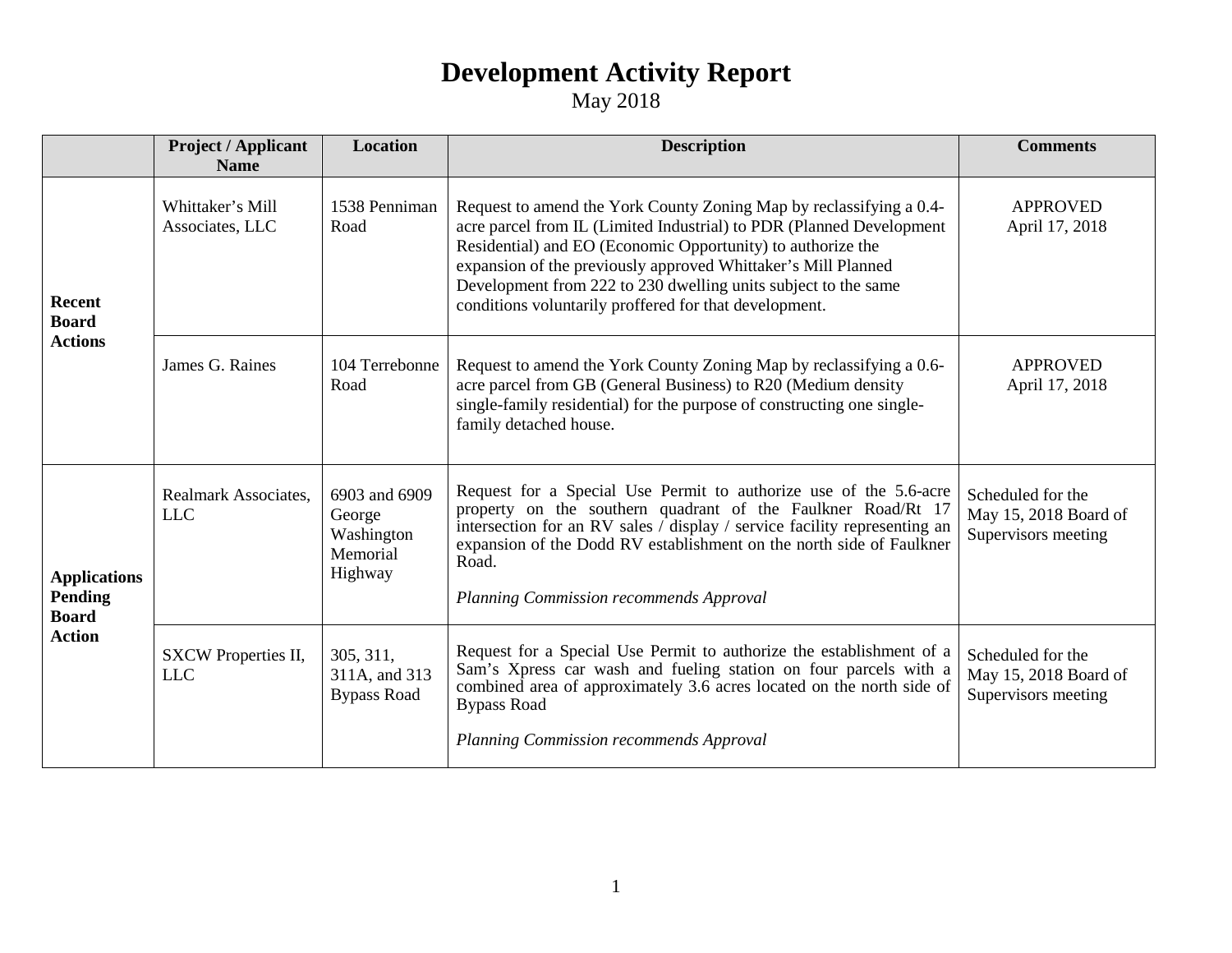| <b>Applications</b><br>Pending<br><b>Board</b><br><b>Action</b> | Johnston's Chimney<br>Sweep, LLC          | 205 Fielding<br>Lewis Drive                                 | Request for a Special Use Permit to authorize non-resident employees<br>in conjunction with an existing home occupation.<br>Planning Commission recommends Approval                                                                                                                                                                                                                                                                                                                                                                                           | Scheduled for the<br>May 15, 2018 Board of<br>Supervisors meeting |
|-----------------------------------------------------------------|-------------------------------------------|-------------------------------------------------------------|---------------------------------------------------------------------------------------------------------------------------------------------------------------------------------------------------------------------------------------------------------------------------------------------------------------------------------------------------------------------------------------------------------------------------------------------------------------------------------------------------------------------------------------------------------------|-------------------------------------------------------------------|
|                                                                 | RA Property LLC                           | 7427, 7437,<br>7505, 7517,<br>7521, and 7529<br><b>GWMH</b> | Request to establish a farm equipment sales, rental, and service store<br>Planning Commission recommends Approval                                                                                                                                                                                                                                                                                                                                                                                                                                             | Scheduled for the<br>May 15, 2018 Board of<br>Supervisors meeting |
|                                                                 | <b>Cross Development</b>                  | 1920 GWMH                                                   | Request for a Special Use Permit, pursuant to Section 24.1-306<br>(category 12, no. 4) to authorize an auto body repair and painting<br>establishment on approximately 3.3 acres.<br>Planning Commission recommends Denial                                                                                                                                                                                                                                                                                                                                    | Scheduled for the<br>June 5, 2018 Board of<br>Supervisors meeting |
|                                                                 | Cross<br>Development/Caliber<br>Collision | 305, 311,<br>311A, and 313<br><b>Bypass Road</b>            | Request a Special Use Permit to authorize the establishment of a car<br>wash and automobile fuel dispensing establishment pursuant to Section<br>24.1-306 of the York County Zoning Ordinance (Category 12, Nos. 1)<br>and $2)$<br>Planning Commission had no recommendation (Motion of approval<br>failed $3:3$ )                                                                                                                                                                                                                                            | Scheduled for the<br>June 5, 2018 Board of<br>Supervisors meeting |
|                                                                 | Nelson's Grant<br>Development, LLC        | Route 17/Fort<br>Eustis Blvd.<br>intersection               | Request to rezone from GB-General Business to PDMU-Planned<br>Development-Mixed Use an undeveloped 1-acre portion of the Patriots<br>Square Shopping Center parcel to be incorporated into the existing<br>Nelson's Grant PDMU and developed with 19 townhouse units. The<br>applicant is also requesting modifications to the original Master Plan<br>and development approval that would increase the maximum number of<br>dwelling units from 112 to 137 and eliminate the ground floor<br>commercial space in one of the yet to be constructed buildings. | On hold per the request of<br>the applicant                       |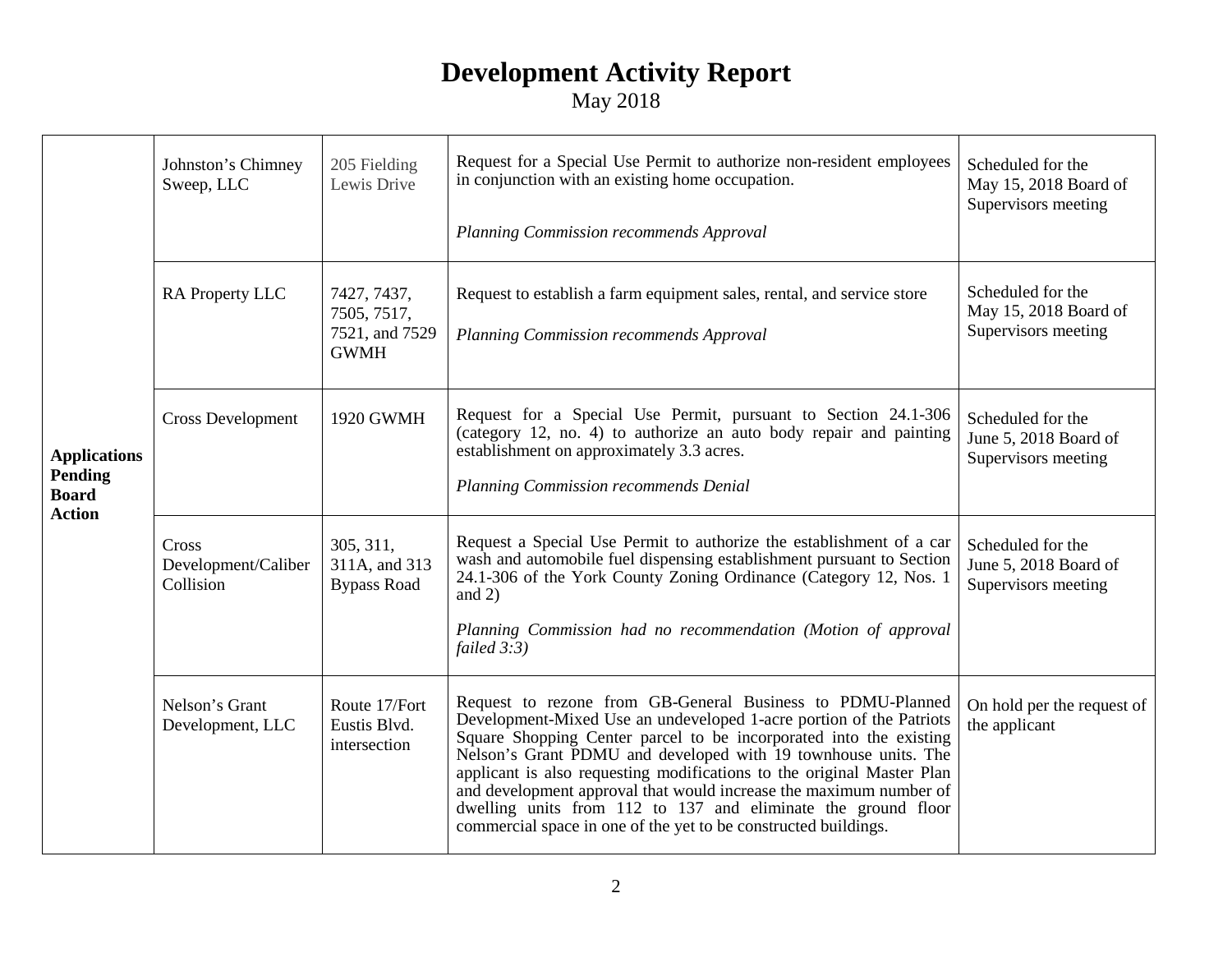| Pending<br><b>Applications</b>        | PI Tower<br>Development, LLC                            | 1685 Merrimac<br>Trail          | Request a Special Use Permit, pursuant to Section 24.1-306 (category<br>17, no. 7) of the York County Zoning Ordinance, to authorize the<br>establishment of a 175-foot self-supporting telecommunications tower<br>on a 0.38-acre parcel. | Scheduled for the May 9,<br>2018 Planning<br>Commission meeting                         |
|---------------------------------------|---------------------------------------------------------|---------------------------------|--------------------------------------------------------------------------------------------------------------------------------------------------------------------------------------------------------------------------------------------|-----------------------------------------------------------------------------------------|
|                                       | <b>Vehix Discount</b><br>Direct, LLC                    | 525 East<br>Rochambeau<br>Drive | Request a Special Use Permit, pursuant to Section 24.1-306 (Category<br>12, No. 5), of the York County Zoning Ordinance to authorize motor<br>vehicle sales on a portion of the 4.4-acre parcel.                                           | Tentatively scheduled for<br>the June 13, 2018<br><b>Planning Commission</b><br>meeting |
| <b>Site Plans</b><br><b>Approved</b>  | <b>Arbordale Force</b><br>Main                          | 501 Bulifants<br><b>B</b> lvd   | Sewer force main to serve Arbordale single family Phase I and<br><b>Arbordale Apartments</b>                                                                                                                                               | Approved on April 27,<br>2018                                                           |
|                                       | Arbordale<br>Apartments                                 | 401 Bulifants<br><b>B</b> lvd   | 288 apartments part of the Arbordale Planned Development pursuant to<br>Ordinance No. 17-17 (R) approved by the Board of Supervisors on<br>December 19, 2017                                                                               | Approved on April 20,<br>2018                                                           |
|                                       | Commonwealth<br>Green: Multi-Use<br>Buildings A, B, & C | 501<br>Commonwealth<br>Drive    | Preliminary approval for three mixed use buildings pursuant to<br>Ordinance No. 12-1 (R) approved by the Board of Supervisors on<br>February 21, 2012 and November 15, 2016                                                                | Approved on April 13,<br>2018                                                           |
|                                       | Arbordale Clubhouse                                     | 401 Ashby<br>Park Drive         | Clubhouse for Arbordale part of the Arbordale Planned Development<br>pursuant to Ordinance No. 17-17 (R) approved by the Board of<br>Supervisors on December 19, 2017                                                                      | Approved on April 5,<br>2018                                                            |
| <b>Site Plans</b><br><b>Submitted</b> | Williamsburg Resort<br>Building 600                     | 200 English<br>Garden Way       | Proposed construction of an additional building (24 timeshare units) in<br>the Williamsburg Resort timeshare complex. 120 units currently are on<br>the site out of the maximum allowable 318 units.                                       | Submitted on April 23,<br>2018                                                          |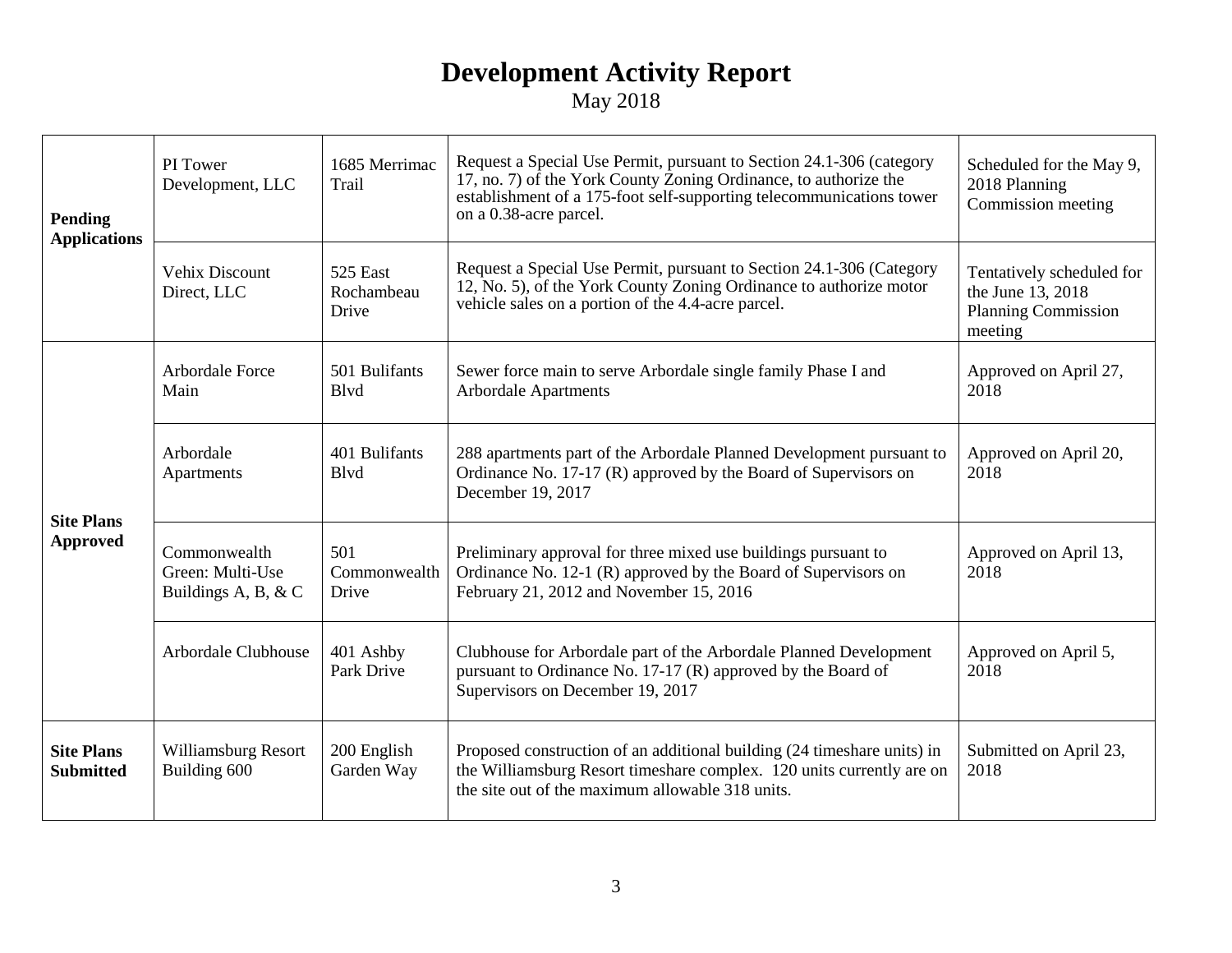| <b>Site Plans</b><br><b>Submitted</b>                  | <b>Marquis Estates</b><br>Phase 2                                                        | 1001 Marquis<br>Parkway | 58 single family lots part of the Marquis Planned Development<br>pursuant to Ordinance No. 16-10 (R) approved by the Board of<br>Supervisors on October 4, 2016     | Submitted on April 27,<br>2018 |
|--------------------------------------------------------|------------------------------------------------------------------------------------------|-------------------------|---------------------------------------------------------------------------------------------------------------------------------------------------------------------|--------------------------------|
| <b>Subdivision</b><br><b>Plans</b><br><b>Approved</b>  | Arbordale, Phase I,<br>Development Plan<br>Amendment #1                                  | 401 Ashby<br>Park Drive | 33 single family lots part of the Arbordale Planned Development<br>pursuant to Ordinance No. 17-17 (R) approved by the Board of<br>Supervisors on December 19, 2017 | Approved on April 25,<br>2018  |
|                                                        | Silverlake                                                                               | 425 Maple<br>Road       | 12 single family lots                                                                                                                                               | Approved on April 19,<br>2018  |
| <b>Subdivision</b><br><b>Plans</b><br><b>Approved</b>  | <b>Burgesses Quarters</b>                                                                | 725 Bypass<br>Road      | 97 townhouse lots                                                                                                                                                   | Approved on April 9,<br>2018   |
| <b>Subdivision</b><br><b>Plans</b><br><b>Submitted</b> | Arbordale, Phase II,<br>Development Plan                                                 | 601 Bulifants<br>Blvd.  | 88 single family lots                                                                                                                                               |                                |
|                                                        | Little Harbor, Phase<br>2, Final Plat                                                    | Ship Point Rd.          | 6 single family lots                                                                                                                                                |                                |
|                                                        | <b>Powell Plantation</b><br>Preliminary Plan                                             | 409 Waller<br>Mill Rd.  | 315 single family lots                                                                                                                                              |                                |
|                                                        | Whittaker's Mill<br><b>Single Family</b><br>Townhomes, Section<br>1, Phase 2, Final Plat | Penniman Road           | 24 townhouse lots                                                                                                                                                   |                                |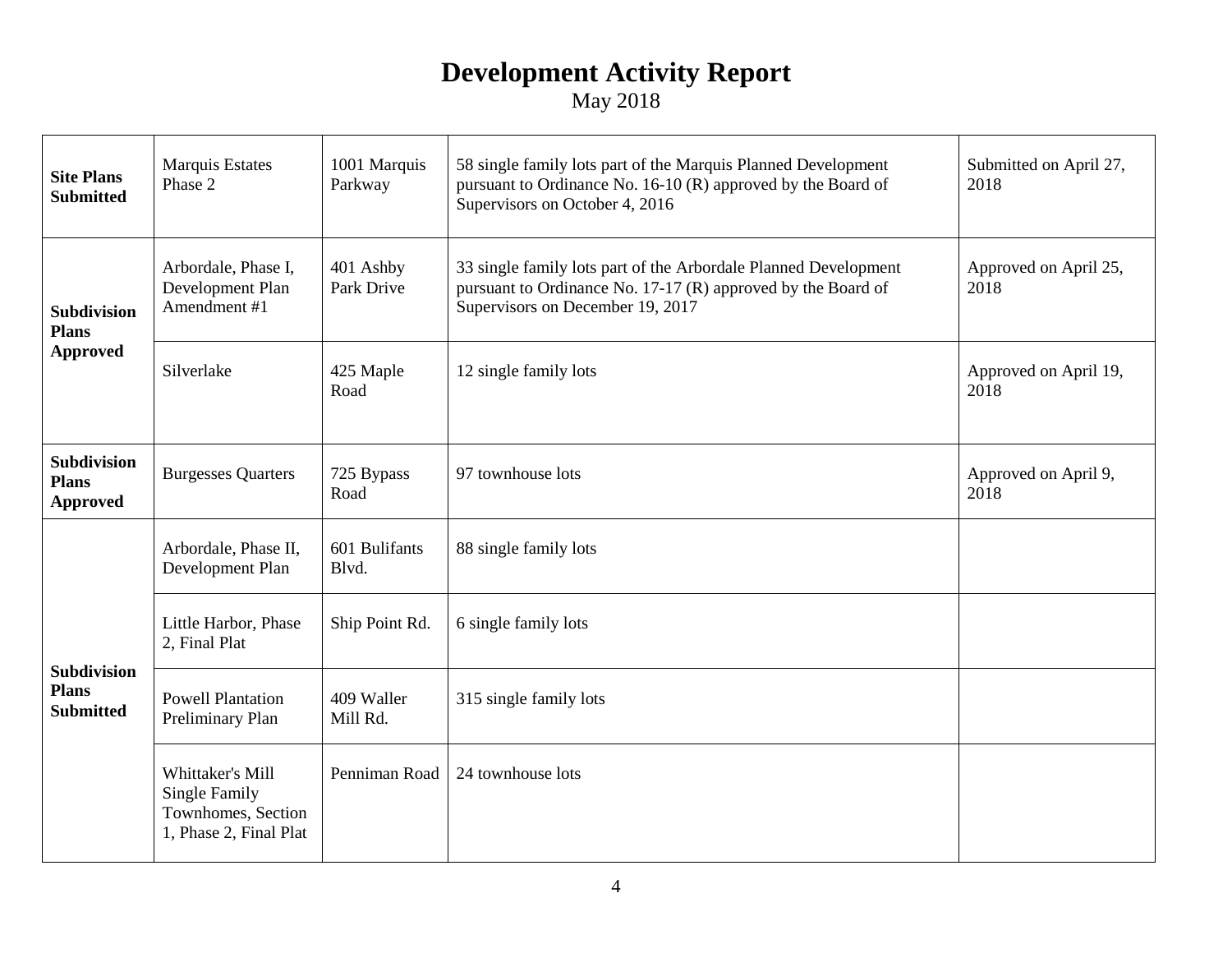| Subdivision<br><b>Plans</b><br><b>Submitted</b>                | Huntfield, Final Plat | 218 Crawford<br>Rd. | 6 single family lots |  |
|----------------------------------------------------------------|-----------------------|---------------------|----------------------|--|
| Land<br><b>Disturbing</b><br><b>Activity</b><br><b>Permits</b> | None                  |                     |                      |  |
| <b>HYDC</b><br><b>Actions</b>                                  | None                  |                     |                      |  |